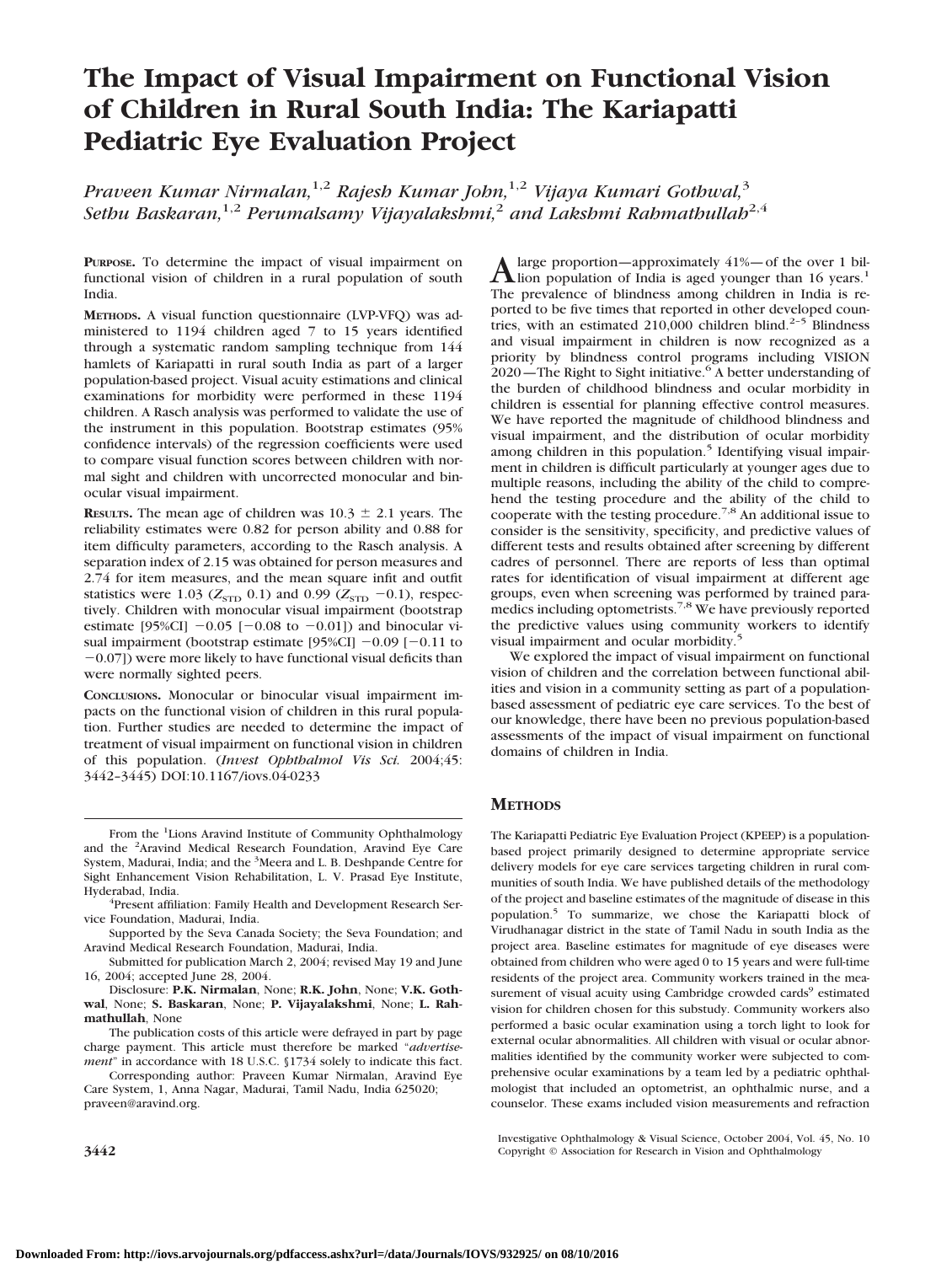### **TABLE 1.** The LVP-Functional Vision Questionnaire

- 1. Do you have any difficulty in making out whether you are seeing a boy or a girl from across the road in the day?
- 2. Do you have any difficulty in seeing whether somebody is calling you by waving his hand from across the road?
- 3. Do you have any difficulty in copying from the blackboard sitting in the first bench of your class?
- 4. Do you difficulty in reading the bus numbers?
- 5. Do you have any difficulty in reading the other details on the bus (like the place where it is going)?
- 6. Do you have any difficulty in reading your textbooks at an arm's length?
- 7. Do you have any difficulty in writing along a straight line?
- 8. Do you have any difficulty in threading a needle?
- 9. How much difficulty do you have in finding out the difference between 1 rupee and 2 rupee coins (without touching)?
- 10. Do you have difficulty in locating the food on your plate while eating?
- 11. Do you have difficulty in identifying colors (e.g., while coloring)?

The questionnaire used a 5-point scale: 0 "no difficulty," 1 "a little difficulty," 2 "a moderate amount of difficulty," 3 "great deal of difficulty," and 4 "unable to do the activity."

including cycloplegic refraction, slit lamp biomicroscopy for anterior segment, and dilated posterior segment examinations.

The study was approved by the Institutional Review Board/Ethical Committee of the Aravind Eye Care System, Madurai, India, and adhered to the tenets of the Declaration of Helsinki. We obtained verbal informed consent for the study at three different levels: community, household, and school. At the community level, we explained the study to the village leaders and at community meetings arranged for this purpose. At the household level, we explained the study to the parents or caretakers of children and obtained their consent for examination and interviews. At the school, we explained the study to the head of the school and to the teachers and obtained their consent for examinations and interviews of children. Obtaining written informed consent was problematic, because a significant proportion of this population was illiterate and had had bad experiences with placing signatures on written documents that they could not read.

We used a previously validated questionnaire (LVP-VFQ) to measure functional visual performance among children aged 7 years or older in this population.10 Details of the development, content, and psychometric properties of this questionnaire have been published.<sup>10</sup> The visual function score was based on responses to 11 questions with each question answered using a 5-point scale ranging from a score of 0 indicating "no difficulty at all" to a score of 4 indicating "unable to perform the activity" (Table 1). We asked an additional question "How do you think your vision is compared to your normally sighted friend: Do you think your vision is as good as your friend, a little bit worse than your friend, much worse than your friend?" relating to self assessment of a subjects' vision in comparison to their normally sighted peers.

Considering that the initial use of the LVP-VFQ was validated in a hospital setting, we decided to repeat validation of the instrument before its administration in the community. We piloted the administration of the questionnaire to a group of 100 randomly chosen schoolattending children aged 7 to 15 years that included a mix of normally sighted and visually impaired children chosen from within villages of the study area. We performed a Rasch analysis (student version of Winsteps, ver 3.33; Mesa Press, Chicago, IL) using an unconditional maximum likelihood estimation routine on the matrix of ratings obtained in the pilot study to estimate interval measures of perceived visual ability for functional visual performance. The ratio of the adjusted standard deviation to the observed standard deviation of the person or item measure distribution is the reliability coefficient, which is the fraction of variability in the observed measurement distribution

**Downloaded From: http://iovs.arvojournals.org/pdfaccess.ashx?url=/data/Journals/IOVS/932925/ on 08/10/2016**

that can be attributed to the true variance of the person or item measure. The adjusted standard deviation is the square root of the difference between the observed variance and the square of the standard error ( $SE<sup>2</sup>$ ). The closer reliability is to 1.0, the less variability in the measurement distribution can be attributed to measurement error. We obtained reliability estimates of 0.82 for person ability and 0.88 for item difficulty parameters. We tested for the content validity using the separation index, which is a measure of the distribution of parameters across the visual ability dimensions and is the ratio of the estimated true standard deviation to the standard error of the estimate. We obtained a separation index of 2.15 for person measures and 2.74 for the item measures. We evaluated construct validity using the infit and outfit statistics. The mean square (MNSQ) infit and outfit statistics should ideally be 1.0. Values substantially less than 1.0 indicate dependency or predictability of the data, whereas values substantially greater than 1.0 indicate noise in the data or the presence of outliers. The MNSQ infit statistic across all items was 1.03, with a  $Z_{\text{STD}}$  of 0.1, and the MNSQ outfit statistic across all items was 0.99, with a  $Z_{\text{STD}}$  of  $-0.1$ , suggesting there was not any gross misfit of items.

After validation of the questionnaire in a population-based setting, we administered it to 10% of children aged 7 to 15 years and attending school in the 144 hamlets of the Kariapatti block. The sampling frame consisted of 12,506 children who were aged 7 to 15 years and attending school. We used a systematic random sampling technique to identify 10% of these children for assessment of functional visual performance in the main study. A trained community worker (SB) administered the questionnaire to the children in a face-to-face setting with a teacher present in the same room but seated at a distance, so that the teacher could not influence or suggest responses. Interviews were conducted before all ocular examinations including vision estimation, and the community worker was masked to the findings of the functional vision assessment. We used presenting vision measures for assessing the impact of visual impairment on functional vision, as functional vision is a measure of presenting rather than best corrected acuity. We categorized presenting visual acuity as better than or equal to 20/40 and worse than 20/40. A child was considered to be normally sighted if the presenting vision in both eyes was better than or equal to 20/40. A child was considered to have monocular visual impairment if the presenting vision in the better eye was better than or equal to 20/40 and the presenting vision in the worse eye was worse than 20/40. A child was considered to have binocular visual impairment if the presenting vision was worse than 20/40 in both eyes.

Item responses were grouped into three main domains: distance vision (questions 1–5), near vision (questions 6–8), and sensory adaptation (questions 9–11). We calculated a total score for each of the questions and subscales. We expressed this score as a percentage of the total possible score ranging from 0 to 100, with higher scores indicating better results.

We performed further statistical analysis on computer (Stata, ver. 8.0; Stata, College Station, TX), to explore the association of monocular and binocular visual impairment on functional vision. We used presenting acuity in the better eye as a measure of the vision used in daily life and modeled presenting acuity as a categorical variable using a presenting acuity of 20/40 as the cutoff for visual impairment. We considered age and sex of the child as potential confounders and adjusted for these variables in the multivariate regression analyses. We modeled age as a continuous variable, and sex was modeled as a categorical variable. We explored the influence of monocular visual impairment and bilateral visual impairment on functional vision domains by comparing participants with either monocular impairment or bilateral impairment with those participants who had presenting visual acuity better than or equal to 20/40 in both eyes.

While examining the fit of regression models, we found residuals that were independent but not distributed in a Gaussian pattern. This could be attributed to the skewed nature (toward higher scores) of the distribution of visual function scores. We used a nonparametric bootstrap estimate to calculate regression coefficient estimates, taking into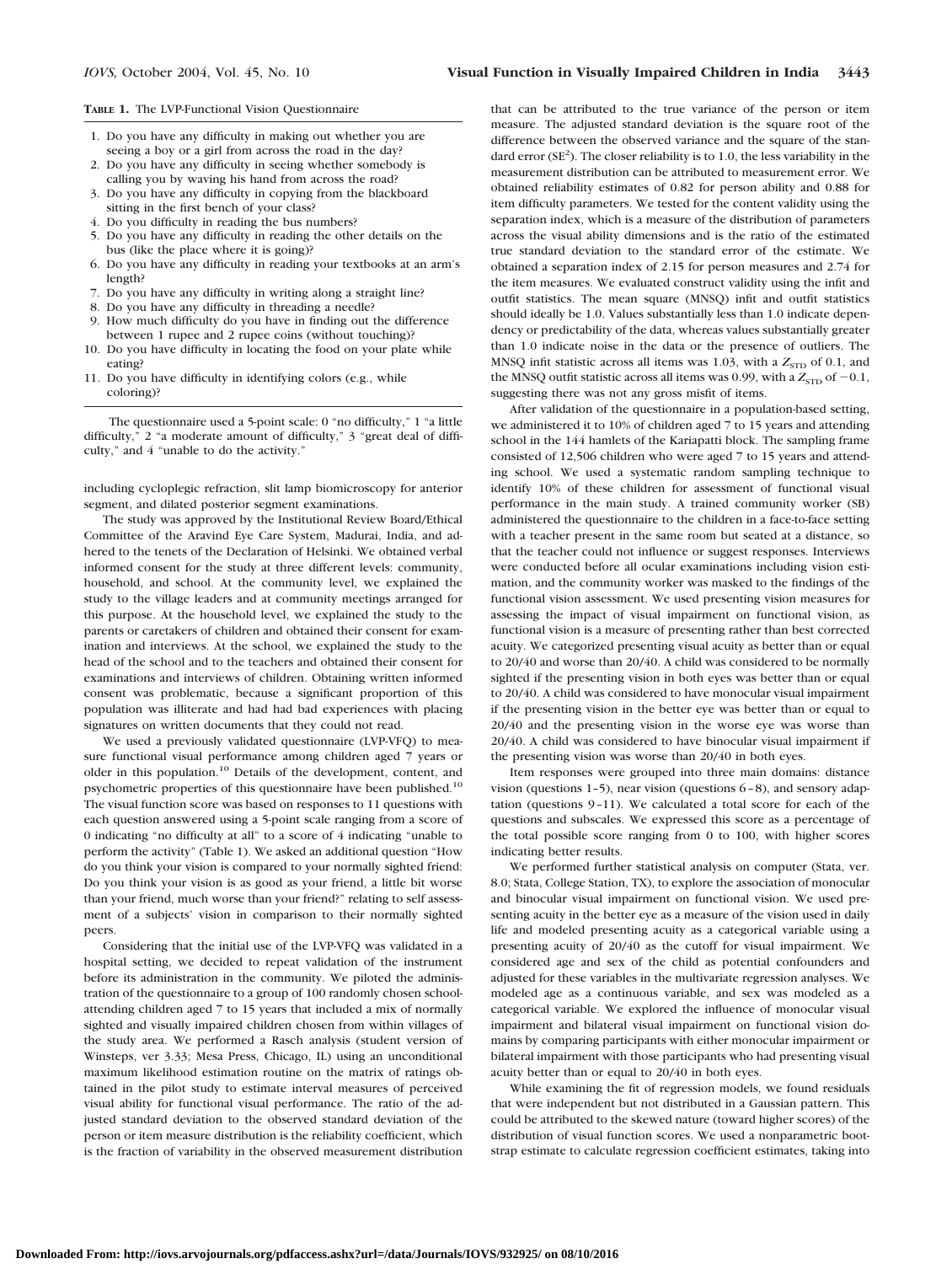account the non-Gaussian distribution of residuals. Estimates from the models were calculated and repeated 1000 times to create bootstrap estimates and 95% bias-corrected confidence intervals (CI) were calculated for the bootstrap estimates.

## **RESULTS**

We administered the LVP-VFQ to 1194 (95.50%) of 1250 children chosen randomly. The questionnaire could not be administered to the remaining 54 children because they were temporarily out of station. The mean age of the children was  $10.31 \pm 2.08$  years (median, 10.00; range, 7-15), and 577 (48.32%) were girls. The mean time of administration of the LVP-VFQ was  $10.5 \pm 2.1$  minutes. The prevalence of visual impairment was 9.21% (95% CI: 7.57–10.85). None of these children had been advised to use any refractive correction, including spectacles. Monocular visual impairment (presenting visual acuity worse than or equal to 20/40 in the worse eye and better than 20/40 in the better eye) was present in 48 (4.02%) children and binocular visual impairment (presenting vision worse than or equal to 20/40) was present in an additional 62 (5.12%) children.

We adjusted for presenting visual acuity in the better eye (because presenting vision in the better eye can influence visual function domains) while modeling for the impact of monocular impairment on visual function domains. There was a significant reduction of visual function associated with monocular visual impairment after adjusting for age and sex (bootstrap regression coefficient [95% bias-corrected CI]  $-0.05$  $[-0.08$  to  $-0.01]$ ) compared with children with normal vision. On further exploration of the association of monocular vision with the functional domains, monocular visual impairment remained significantly associated only with the domain relating to near visual function (Table 2). Binocular visual impairment was associated reduction of scores across all domains of visual function (Table 2).

Presenting visual acuity in the better eye correlated strongly with total visual function scores (Spearman's  $\rho = -0.40$ ) and with visual impairment in any eye (Spearman's  $\rho = -0.42$ ). We explored the relationship between visual acuity and the perception of each child regarding his or her vision in comparison to normally sighted friends (Table 3). Children with binocular visual impairment were more likely to state that they had visual acuity worse than their normally sighted friends ( $P < 0.05$ ). More than 60% of children with monocular visual impairment stated they could see as well as their normally sighted friends. We could not determine the association of ocular morbidity with visual function domains, because the number of children with ocular morbidity was too small in our sample to make any meaningful analysis.

**TABLE 2.** Vision Function Scores of Children with Visual Impairment Compared with Children with Normal Vision, Adjusted for Age and Sex

|                          | <b>Monocular Visual</b><br>Impairment                        | <b>Binocular Visual</b><br>Impairment                |  |
|--------------------------|--------------------------------------------------------------|------------------------------------------------------|--|
| Distance                 | $-0.03$ ( $-0.06$ to 0.00)                                   | $-0.08$ (-0.09 to -0.06)                             |  |
| Near                     | $-0.04$ ( $-0.07$ to $-0.02$ )                               | $-0.06$ ( $-0.08$ to $-0.05$ )                       |  |
| Sensory<br>Overall score | $-0.05$ ( $-0.11$ to 0.02)<br>$-0.05$ ( $-0.08$ to $-0.01$ ) | $-0.08$ (-0.10 to -0.06)<br>$-0.09$ (-0.11 to -0.07) |  |

Data are bootstrap estimates of regression coefficients with biascorrected 95% CI (in parentheses) relative to children with normal vision in both eyes. The model for monocular visual impairment was additionally adjusted for presenting vision in the better eye besides age and sex of the child.

**Downloaded From: http://iovs.arvojournals.org/pdfaccess.ashx?url=/data/Journals/IOVS/932925/ on 08/10/2016**

**TABLE 3.** Self-Reported Assessment of Vision of 1194 Children in the Study Population

|                            | <b>Normal</b><br>Vision | Monocular | <b>Binocular</b><br><b>Impairment</b> Impairment |
|----------------------------|-------------------------|-----------|--------------------------------------------------|
| As good as friend          | 1012 (93.36)            | 30(62.50) | 24 (38.71)                                       |
| A little worse than friend | 68(6.27)                | 16(33.33) | 24 (38.71)                                       |
| A lot worse than friend    | 4(0.37)                 | 2(4.17)   | 14 (22.58)                                       |
| Total                      | 1084                    | 48        | 62.                                              |

Data are number of subjects, with percentage of total group in parentheses.

#### **DISCUSSION**

We found a significant reduction of visual function based on responses to the questionnaire for children with monocular or binocular visual impairment compared with their normally sighted peers. Although scores were significantly reduced across all domains in children with binocular impairment, a significant reduction was found only for the domain relating to near vision for children with monocular impairment. We find it interesting that the association with functions relating to near work persisted, even after adjusting for presenting vision in the better eye, age, and sex of the children. It may be that near work is especially important for children or an especially sensitive index of their overall visual function. However, we are unable to validate these conclusions, because our study was not designed to explore these possibilities, which would require actual observations of children performing activities of near work over a period and determination of the amount of near work a child may perform during the course of several days.

It is debatable whether we can use the visual function questionnaire in isolation to detect children with visual impairment. Although the results of the Rasch analysis indicate that the questionnaire provides valid and reliable data even when used within a rural community setting, we advise caution on the use of the visual function in isolation. The questionnaire is a subjective measure, and children may under- or overestimate the level of difficulty they have with a particular function.<sup>11</sup> Although the questionnaire could be made more objective by having children actually perform the tasks in presence of the investigator, $12$  this would introduce a level of complexity that would negate the very purpose of using the questionnaire as a screening tool. It has been reported in an adult population that a visual function questionnaire, in isolation, did not help determine the appropriateness of cataract surgery, as visual function score does not fully reflect visual impairment.<sup>13</sup> We found that nearly two thirds of children with monocular visual impairment and 39% of children with binocular visual impairment perceived themselves to have vision equivalent to their normally sighted peers, even in the presence of some functional impairment, suggesting that a comparison of vision with normally sighted peers without objective measures of vision or visual function does not aid identification of children with visual impairment.

Our study was a cross-sectional study, and hence the reduced scores we report are based on comparisons of children with normal sight and children with visual impairment. These results do not indicate a longitudinal shift in the visual function with a change in vision or disease status. The population-based design, random selection of subjects, and high response rates can be considered as strengths of the study. Further studies are needed to determine whether the visual function questionnaire can document functional improvements after treatment for visual impairment in children.